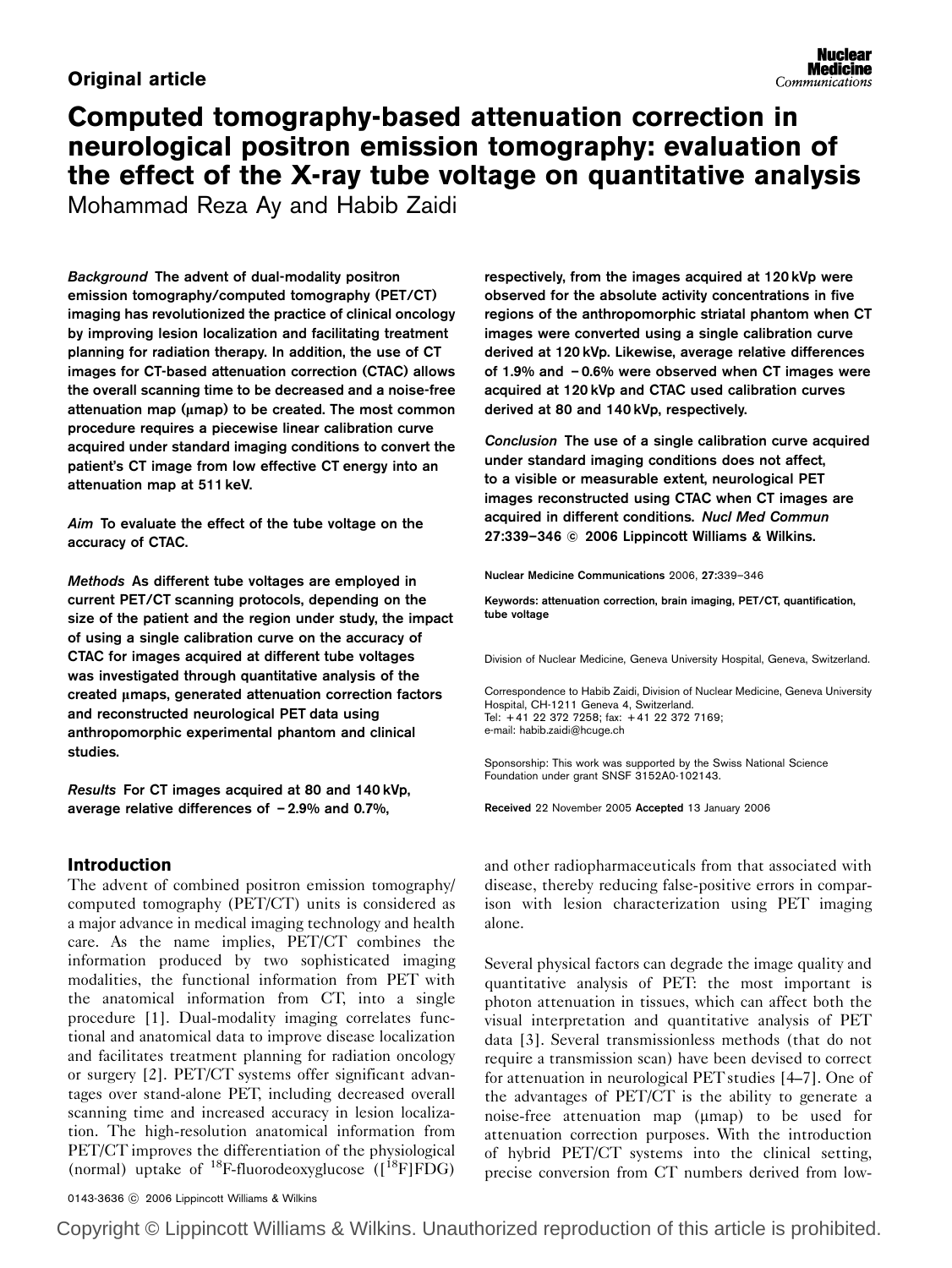energy polyenergetic X-ray spectra to linear attenuation coefficients at 511 keV has become essential in order to apply accurate CT-based attenuation correction (CTAC) to the PET data. Several CTAC strategies have been developed, including scaling [8], segmentation [9], hybrid segmentation/scaling [10], piecewise linear scaling [11,12] and dual-energy decomposition methods [13]. Most commercially available PET/CT scanners use the bilinear calibration curve method, which is generally calculated at a preset tube voltage (120–140 kVp) and current. Kamel et al. [14] investigated the effect of varying tube current, and showed that a low-current CT is sufficient for CTAC using comparative quantitative analysis of reconstructed clinical PET images. As patient CT images may be acquired at different tube voltages and currents, depending on the patient size and region under study, and considering the fact that the CT number of a particular tissue is tube voltage dependent, it was hypothesized that the use of a single calibration curve calculated at a specific tube voltage for CT images acquired under different scanning conditions might propagate a significant uncertainty during the CTAC procedure. Bai et al. [12] argued that the slope of the bilinear calibration curve for CT numbers higher than 0 Hounsfield units (HU) was tube voltage dependent. Other studies have reported on the relevance of deriving tube voltage-dependent CTAC schemes for PET/CT [15]. These topical developments, combined with the lack of detailed studies investigating the effect of tube voltage on the quantitative analysis of non-clinical PET data, where the ground truth is known, motivated the work presented in this paper.

This study was designed to provide answers to the following legitimate questions of the clinician or physicist: 'what is the magnitude of error of acquiring CT at, for example, 80 kVp when the calibration curve is the manufacturer's standard of 120 or 140 kVp?' or, vice versa, 'what is the magnitude of error of acquiring CT images at specific tube voltages and varying the voltage for the derivation of calibration curves'. The assessment was carried out through quantitative analysis of created mmaps, generated attenuation correction factors (ACFs) and reconstructed neurological PET data using experimental anthropomorphic phantom and clinical studies.

### Materials and methods Phantom and clinical studies

Our department is in the process of installing a commercial PET/CT scanner; however, this was not available during the actual study design, which relied on the use of PET and CT data acquired on separate PET and CT scanners. One of the motivations behind the choice of brain imaging is that automated multimodality coregistration algorithms work relatively well (in contrast with whole-body imaging) and can be applied most successfully to neurological studies, where the skull provides a rigid structure that maintains the geometrical relationship of structures within the brain. An anthropomorphic head phantom (Radiology Support Devices Inc., Long Beach, California, USA), designed specifically for the assessment of quantitative imaging capabilities of the striatum relevant for PET studies of the presynaptic and postsynaptic dopaminergic system, was employed in order to quantitatively assess the effect of using a single calibration curve on the accuracy of CTAC when CT images were acquired at different tube voltages. The phantom has five compartments which can be filled separately: left and right caudate nucleus (LCN and RCN), left and right putamen (LPU and RPU) and the rest of the brain (main chamber). The main chamber itself is embedded in a bone-like structure to provide properties similar to the human head.

For an activity ratio of 1 : 8 between the main chamber and small cavities,  $2.942 \text{ MBq}$  of  $^{18}$ F (in 0.9 ml of 0.9%) NaCl) was diluted in distilled water and used to fill the striatum. A total activity of 13.2 MBq diluted in 1.1 ml of NaCl was added to the main chamber. Subsequently, the main chamber was totally filled with distilled water. The fully three-dimensional emission study lasted 25 min, whereas a two-dimensional pre-injection transmission scan  $(10 \text{ min})$  was acquired using  $137\text{Cs}$  single-photon point sources on an ECAT ART PET scanner (CTI/Siemens, Knoxville, Tennessee, USA). This is a whole-body, three-dimensional tomograph having less than one-half the number of bismuth germanate detectors compared with a full ring scanner with the equivalent field of view, upgraded to use collimated point sources of  $137Cs$ , and is capable of producing high-quality, scatter-free data in this continuously rotating partial-ring tomograph. The measured transmission scan was scaled for the difference between 662 and 511 keV energies by normalizing to a slab phantom scan and correcting for scatter and crosssection variation using a log-linear transformation of the attenuation factors. Thereafter, CT data of the same phantom were acquired on an Aquilion CT scanner (Toshiba Medical Systems Corporation, Tokyo, Japan) at 240 mA in order to apply the CTAC procedure to the emission data. This CT scanner has 40 parallel detector rows with 35 840 detector elements, 32 mm detector length along the patient axis and offers 16 slices (0.5 mm thickness) with each 0.5 s gantry revolution. Calibration curves calculated at 80, 120 and 140 kVp were used to create sets of µmaps from images acquired at 80, 120 and 140 kVp. The emission data were corrected for attenuation using the measured transmission method (MTM) as well as the set of umaps generated using CTAC. Apparent recovery coefficients (ARCs), representing the apparent (observed or partial volume corrected) regional radioactivity concentration to true activity ratio, and absolute activity concentrations were calculated for the five compartments of the striatal phantom as figures of merit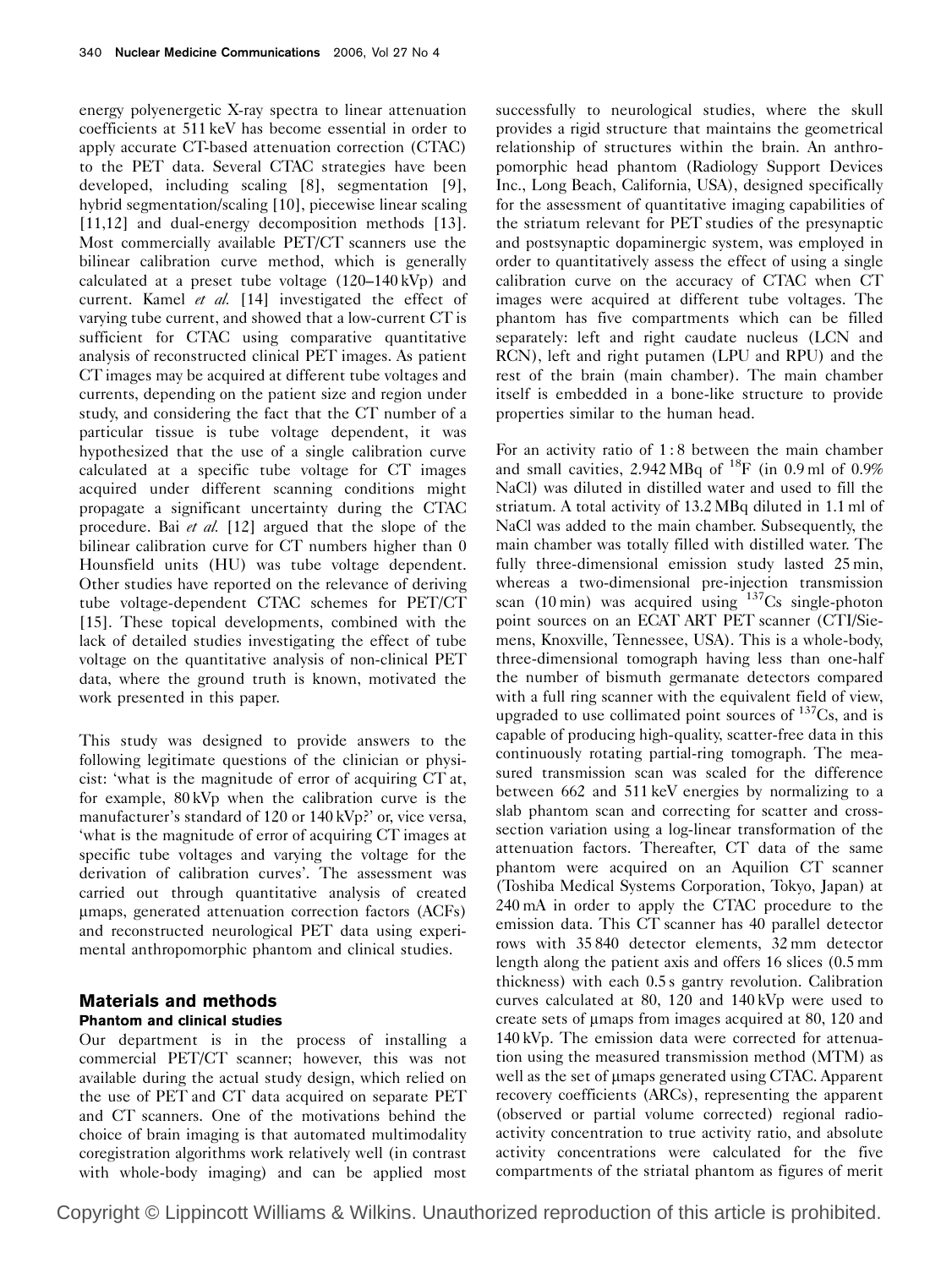for the quantitative analysis of reconstructed neurological PET images.

A polyethylene cylindrical phantom ( $\phi = 250 \pm 0.5$  mm), containing 16 cylindrical holes ( $\phi = 20 \pm 0.5$  mm), was made in order to calculate the bilinear calibration curves required for application of the CTAC procedure. Fourteen syringes were filled with a solution of  $K_2HPO_4$  and water, with concentrations varying between 50 and  $900 \text{ mg/cm}^3$  to simulate cortical bone with different densities. The prepared syringes, together with two additional syringes containing water and air, were inserted into the polyethylene phantom's holes (see Fig. 1). Subsequently, the phantom was scanned on a HiSpeed X/iF CT scanner (General Electric Healthcare Technologies, Waukesha, Wisconsin, USA) using three different tube voltages (80, 120 and 140 kVp). This CT scanner uses a Highlight  $(Y_2Gd_2O_3:Eu)$  ceramic scintillator and has a 541 mm source to isocentre and 949 mm source to detector distances and 816 detector elements (793 active elements) with a physical dimension of 0.8 mm. The bilinear calibration curves at different tube voltages for both CT scanners were calculated according to the method proposed by Bai et al. [12]. Patient brain CT scans acquired at 120 kVp on the HiSpeed X/iF CT scanner were selected from the database and used for the clinical evaluation of the effect of the tube voltage.

#### Attenuation correction and image reconstruction

The computation of ACFs derived from CTAC involved down-sampling the CT image matrix to  $128 \times 128$ , followed by Gaussian smoothing using a 6 mm kernel, to match the spatial resolution of the PET scanner employed in this study. CT numbers (in HU) were then transformed to linear attenuation coefficients at 511 keV





Calculated bilinear calibration curves for conversion of computed tomography (CT) numbers (Hounsfield units, HU) into linear attenuation coefficients at 511 keV at different tube voltages for both Aquilion and HiSpeed X/iF CT scanners. The in-house designed polyethylene cylindrical phantom containing 16 cylindrical holes is shown in the top left corner.

using the calculated bilinear curve. The created umaps were forward projected to generate 47 ACF sinograms. The attenuation-corrected projections were reconstructed using the 3DRP reprojection algorithm implemented within ECAT 7.2.1 software (CTI Molecular Imaging Inc., Knoxville, Tennessee, USA) with a maximum acceptance angle corresponding to 17 rings and a span of 7. The default parameters used in clinical routine were applied (ramp filter; cut-off frequency, 0.35 cycles/ pixel). The reconstructed images consist of 47 slices with  $128 \times 128$  resolution and a voxel size set to  $1.72 \times$  $1.72 \times 3.4 \text{ mm}^3$ .

The acquired CT and preliminary PET images reconstructed using calculated attenuation correction were coregistered using the commercial Hermes multi-modality fusion software (Hermes multi-modality fusion software, Nuclear Diagnostics AB, Stockholm, Sweden) to limit potential artefacts arising from the misalignment of images during the CTAC procedure. The slice thickness of CT images was adjusted during the coregistration to match the thickness of PET images. To increase the accuracy of quantitative analysis, partial volume effect correction of the striatal phantom's PET images was performed using the geometric transfer matrix-based method [16], where the regions of interest (ROIs) were delineated on the CT images to allow the computation of the corrected estimates without a priori knowledge on any activity level. Briefly, the algorithm directly computes the degradations introduced by the limited spatial resolution of the PET scanner, as well as smoothing introduced during image backprojection, and further modulation during extraction of regional tracer concentration. In practice, these partial volume factors are computed from the simulation of noise-free regional spread function images and sampling with a user-defined set of ROIs.

#### Results

Figure 1 shows the calculated bilinear calibration curves for both CT scanners used in this study at different tube voltages (80, 120 and 140 kVp). The XCOM photon cross-sections database [17] was used to calculate the corresponding linear attenuation coefficients of the inserted solutions at 511 keV. The slopes of the calibration curves for CT numbers greater than 0 HU increase with increasing tube voltage. It is worth noting that these curves have slightly different slopes for different scanners for the same tube voltage. A typical slice of the original clinical brain CT image  $(512 \times 512$  matrix), acquired at 120 kVp, is shown in Fig. 2. Three  $\mu$ maps (128 × 128) matrix) were calculated from the same data set using calibration curves calculated at different tube voltages (Fig. 2). It was considered unethical to scan the patients with varying tube voltages owing to the additional radiation dose and the absence of any direct clinical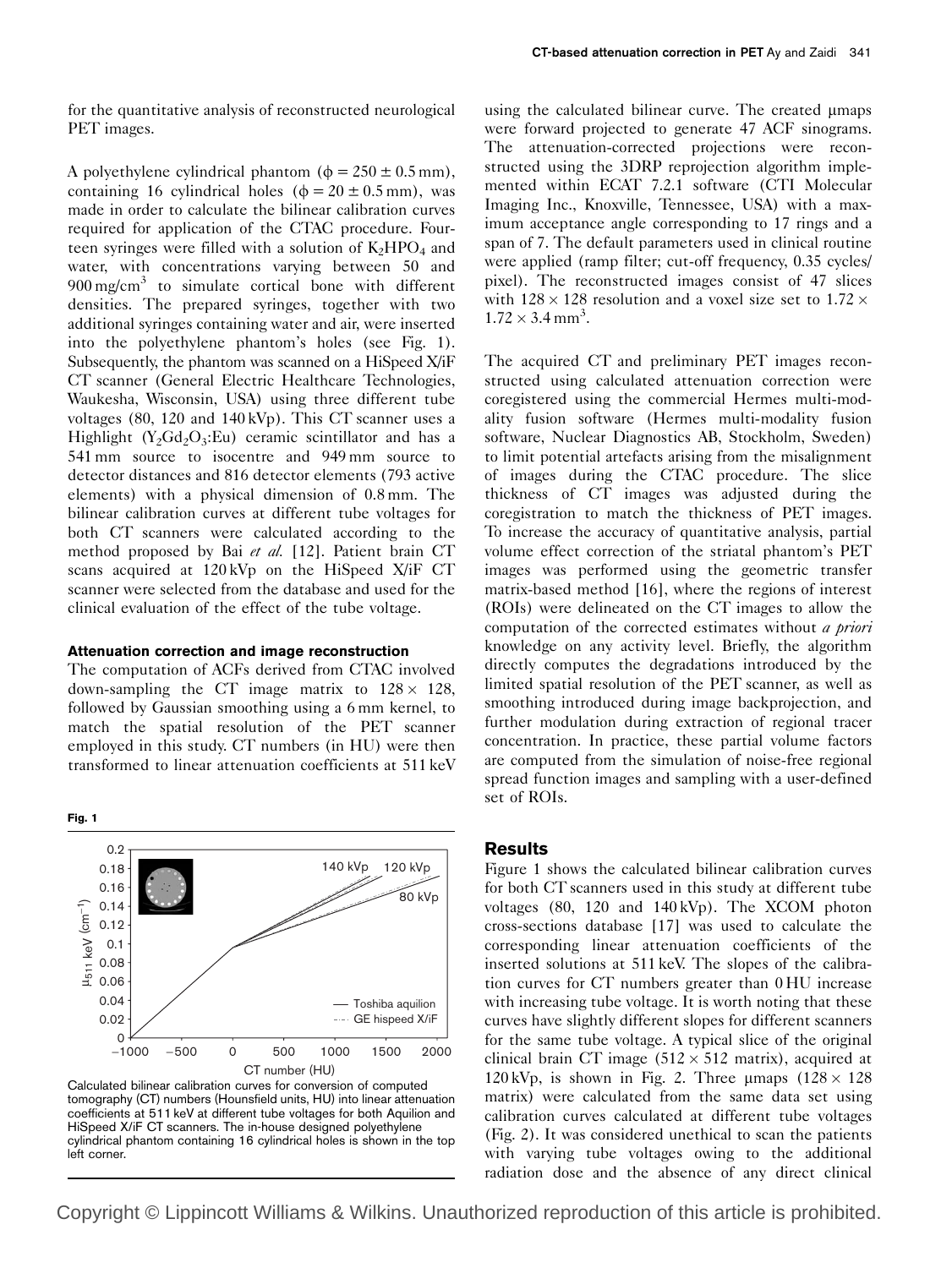

Effect of using different calibration curves during the computed tomography-based attenuation correction (CTAC) procedure. From left to right: original clinical computed tomography (CT) image acquired at 120 kVp; derived mmaps at 511 keV using calibration curves calculated at tube voltages of 80, 120 and 140 kVp.



(a) Horizontal profiles through the umaps shown in Fig. 2 and (b) central profiles through generated attenuation correction factor (ACF) sinogram (view 23/47).

benefit to the patients. Figure 3 shows the differences in the calculated mmaps and ACFs by displaying horizontal profiles through the middle of the same slice to demonstrate quantitatively the differences when using different calibration curves. Both umaps and ACFs are overestimated when using a calibration curve derived from a tube voltage (140 kVp) higher than that used during actual CT scanning (120 kVp) of the patient. The

behaviour is reversed when using a calibration curve derived from a lower tube voltage (80 kVp).

Figure 4 shows the Radiology Support Devices' striatal phantom's umap obtained through transmission scanning using  $137Cs$  sources, as well as the umaps calculated by CTAC when CT images were acquired at 120 kVp and scaled using calibration curves derived at different tube voltages (80, 120 and 140 kVp) and when CT images were acquired at different tube voltages (80, 120 and 140 kVp) and scaled using a single calibration curve derived at 120 kVp. The difference between the umaps and ACFs calculated by the different methods is shown in Fig. 5. A small but noticeable difference is visible on the horizontal profiles of the ACFs as a result of the overestimation/ underestimation of the attenuation coefficients depending on the combination of tube voltages used for acquisition/calibration curve derivation. The created mmaps based on the different methods (Fig. 4) were used for the attenuation correction of the emission data shown in Fig. 6. There is no visually significant difference between the images corrected for attenuation using CTAC with different combinations of tube voltages for CT image acquisition/calibration curve derivation. It should be noted that the illustrated umaps are for different slices than the striatal images used for evaluation and shown in Fig. 6, where the differences between the umaps generated using different conditions are small in the central region corresponding to the brain compartment (data not shown). However, the ACFs are created using three-dimensional forward projection of umaps, and thus the noticeable differences in the bony regions might bias the ACF estimates in the striatal regions. Figure 7 shows the absolute activity concentrations estimated from the reconstructed PET images before and after partial volume correction for five individual compartments of the anthropomorphic striatal phantom. The ARCs for each compartment calculated before and after partial volume correction are also shown in Tables 1 and 2, respectively.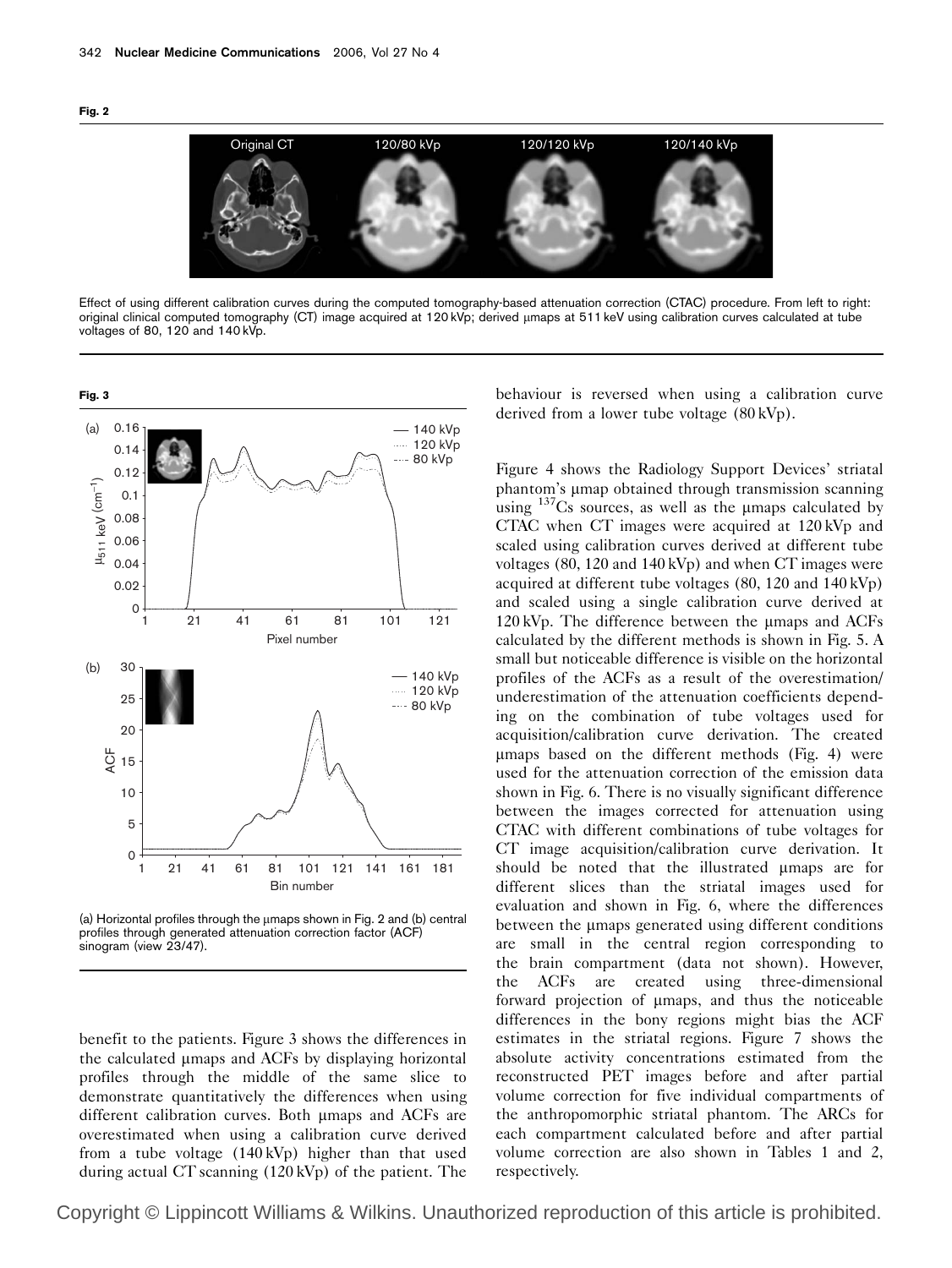

Attenuation maps at 511 keV of the anthropomorphic striatal phantom calculated using different methods. From left to right: measured transmission method (MTM) using 137Cs single-photon sources; computed tomography-based attenuation correction (CTAC) method using different combinations of tube voltages for image acquisition and calculation of calibration curves.



(a) Horizontal profiles through the umaps shown in Fig. 4 and (b) central profiles through generated attenuation correction factor (ACF) sinogram (view 23/47). MTM, measured transmission method.

#### **Discussion**

The advent of dual-modality PET/CT imaging has had a strong impact on the value of diagnostic PET in the localization, evaluation and therapeutic monitoring of head and neck cancer, and may be equally valuable for other localizations that are difficult to pinpoint [18]. The decrease in the examination time as a result of the use of low-noise CT data for attenuation correction is another benefit of combined scanners. PET/CT systems have demonstrated their ability to facilitate attenuation correction using an X-ray-based patient-specific attenuation map that can be produced more rapidly and more accurately than attenuation maps generated with external radionuclide sources [2].

The general feasibility of CTAC has already been proven [10], but some practical technical issues remained to be explored. A high tube current improves CT image quality at the expense of increasing patient dose. It has been reported that effective doses of 8.81 and 18.97 mSv are delivered to the patient for a whole-body scan in highspeed and high-quality mode, respectively [19]. This is in contrast with the relatively low effective doses of 0.15 and 0.08 mSv for thoracic and whole-body transmission scans using positron-emitting  ${}^{68}Ga/{}^{68}Ge$  and singlephoton-emitting 137Cs radionuclide sources, respectively [3]. This study was designed to assess the impact of using a single calibration curve on the accuracy of CTAC when CT images were acquired at different tube voltages and, vice versa, that is acquiring CT images at specific tube voltages and varying the voltage for the derivation of calibration curves. The feasibility of using a single calibration curve during practical application of CTAC for CT images acquired at different tube voltages was investigated through quantitative analysis of created mmaps, generated ACFs and reconstructed neurological PET data using experimental phantom and clinical studies. Moreover, the possibility of using low-dose CT for the purpose of attenuation correction was investigated for two commercial scanners to confirm the validity of the results reported in the literature using only clinical data (data not shown) [14]. More recently, a new preprocessing algorithm has been proposed which uses a single ultra-low-dose CT scan for both attenuation map construction and lesion localization [20].

The difference between the slopes of the calibration curves calculated at various tube voltages (Fig. 1) is due to the fact that the probability of photoelectric interaction increases with decreasing tube voltage, particularly in materials with high atomic numbers. Consequently, CT numbers in these regions increase with decreasing tube voltage. As the calculation of calibration curves is based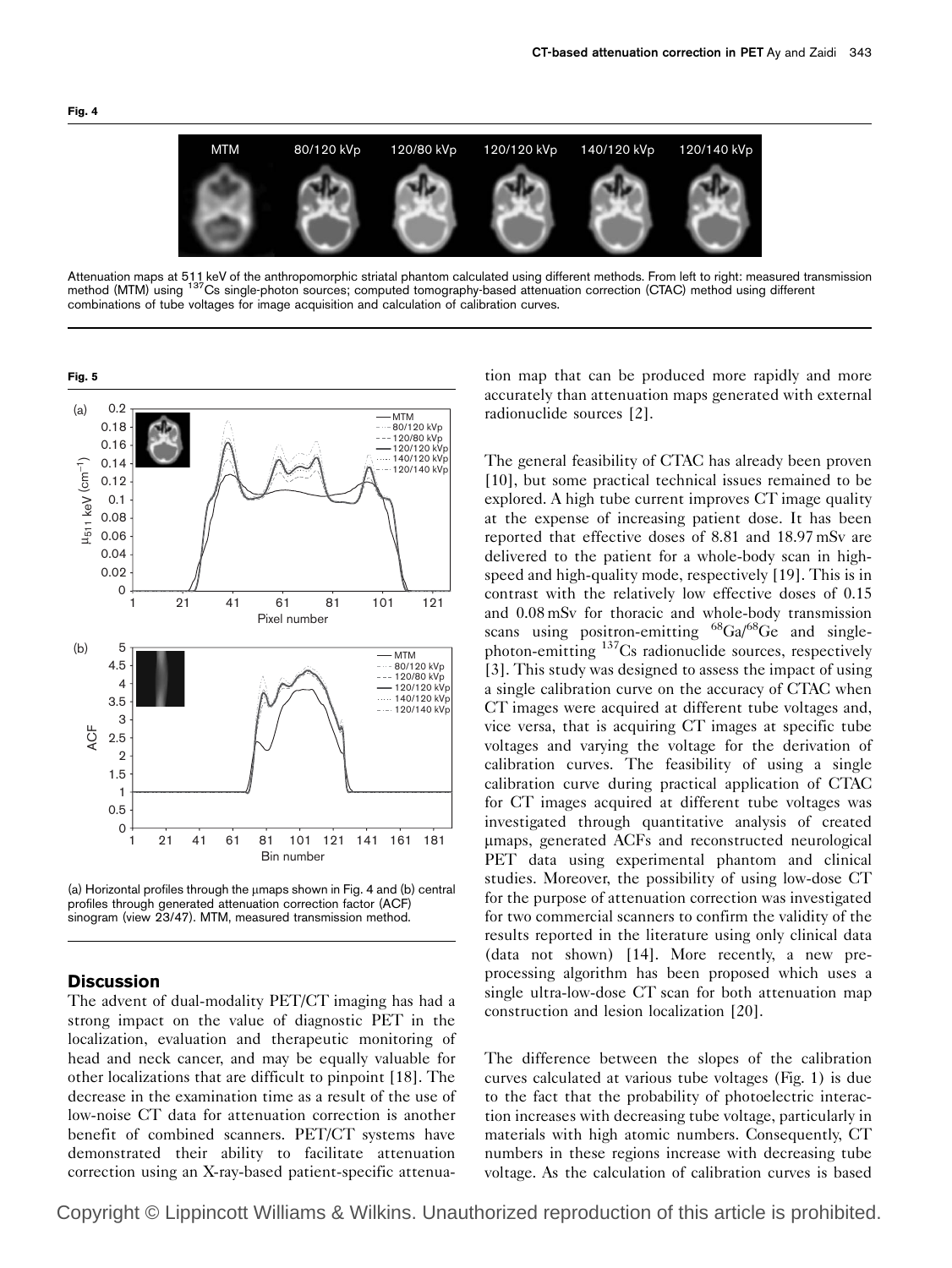

Reconstructed positron emission tomography (PET) images of the anthropomorphic striatal phantom corrected for attenuation using different methods. From left to right: measured transmission method (MTM); computed tomography-based attenuation correction (CTAC) method using different combinations of tube voltages for image acquisition and calculation of calibration curves.

on the CT numbers of air, water and cortical bone, the tube voltage dependence of the cortical bone's CT number is the reason for the difference in the slopes of the calibration curves obtained at different tube voltages. Likewise, the difference between the calibration curves at a particular tube voltage for different scanners can be explained by possible differences in detector calibration procedures, X-ray spectral shape and the reconstruction algorithms used by different scanner manufacturers. As the X-ray tube spectrum is polyenergetic, with the exact energy spectra being determined by physical factors, including the characteristics of tubes, filters, etc., the spectrum for a specific tube voltage may differ slightly between different devices. It should be emphasized that, even for a particular CT scanner and fixed tube voltage; there may be changes in calibration curves obtained at different periods of time.

The underestimation of clinical µmaps and ACFs when using a calibration curve derived at 80 kVp is due to the lower slope of the calibration curve in comparison with that obtained at 120 kVp (Figs. 2 and 3). The same behaviour was observed when using the anthropomorphic striatal phantom (Figs. 4 and 5). Generally, the difference between the umaps and ACFs when using different calibration curves seems to be significant. The use of a calibration curve calculated at a tube voltage higher than that employed during CT scanning tends to overestimate the umaps and ACFs. This behaviour is reversed when the calibration curve is derived at a tube voltage lower than that used during CT acquisition (Fig. 5). The underestimation of ACFs calculated by MTM, in comparison with CTAC, is the consequence of the underestimation of bone's linear attenuation coefficients at 511 keV when using low-count, low-resolution transmission scans [4,5]. In contrast, the differences between the reconstructed PET images corrected using CTAC with different combinations of tube voltages for image acquisition/calibration curves are not qualitatively (Fig. 6) or quantitatively (Fig. 7b and Table 2) significant. One possible explanation is that the difference in ACFs varies at different projections, but is small on average. Likewise, the backprojection procedure averages the differences observed in the ACFs in projection space during the reconstruction process. The noticeable underestimation of the absolute activity concentrations (Fig. 7a) and ARCs (Table 1) for the small brain structures (LPU, RPU, LCN and RCN) within the Radiology Support Devices' striatal phantom is the result of the partial volume effect [16].

After partial volume correction of the emission images corrected for attenuation using CT images acquired at 80 and  $140 \text{ kVp}$ , average relative differences of  $-2.9\%$  and 0.7%, respectively, from the images acquired at 120 kVp were observed for the absolute activity concentrations in five regions of the anthropomorphic striatal phantom when  $CT$  images were converted to  $\mu$ maps using a single calibration curve derived at 120 kVp. Likewise, average relative differences of 1.9% and – 0.6%, respectively, were observed when CT images acquired at 120 kVp and calibration curves derived at 80 and 140 kVp were used during CTAC. We conclude that the use of a single calibration curve for application of the CTAC procedure to images acquired at different tube voltages does not significantly affect the visual qualitative interpretation and quantitative analysis of neurological PET images.

Despite the fact that increasing tube current increases the signal-to-noise ratio and decreases the statistical fluctuations in reconstructed CT images, thus improving image quality, CT numbers and the derived attenuation maps are tube current (mA) independent (data not shown). The statistical fluctuations of CT numbers in the low-current CT images are removed during the downsampling and smoothing procedures inherent to the CTAC procedure. Consistent with the observations reported by Kamel *et al.* [14], it appears that the tube current used during CT scanning does not affect significantly the quantification of clinical PET images for the purpose of calculating tumour uptake. As discussed above, it may happen that some slight differences are observed at the level of µmaps and ACFs when using different tube currents and a fixed tube voltage. These differences, however, will not induce significant differences during the quantitative analysis of reconstructed neurological PET images.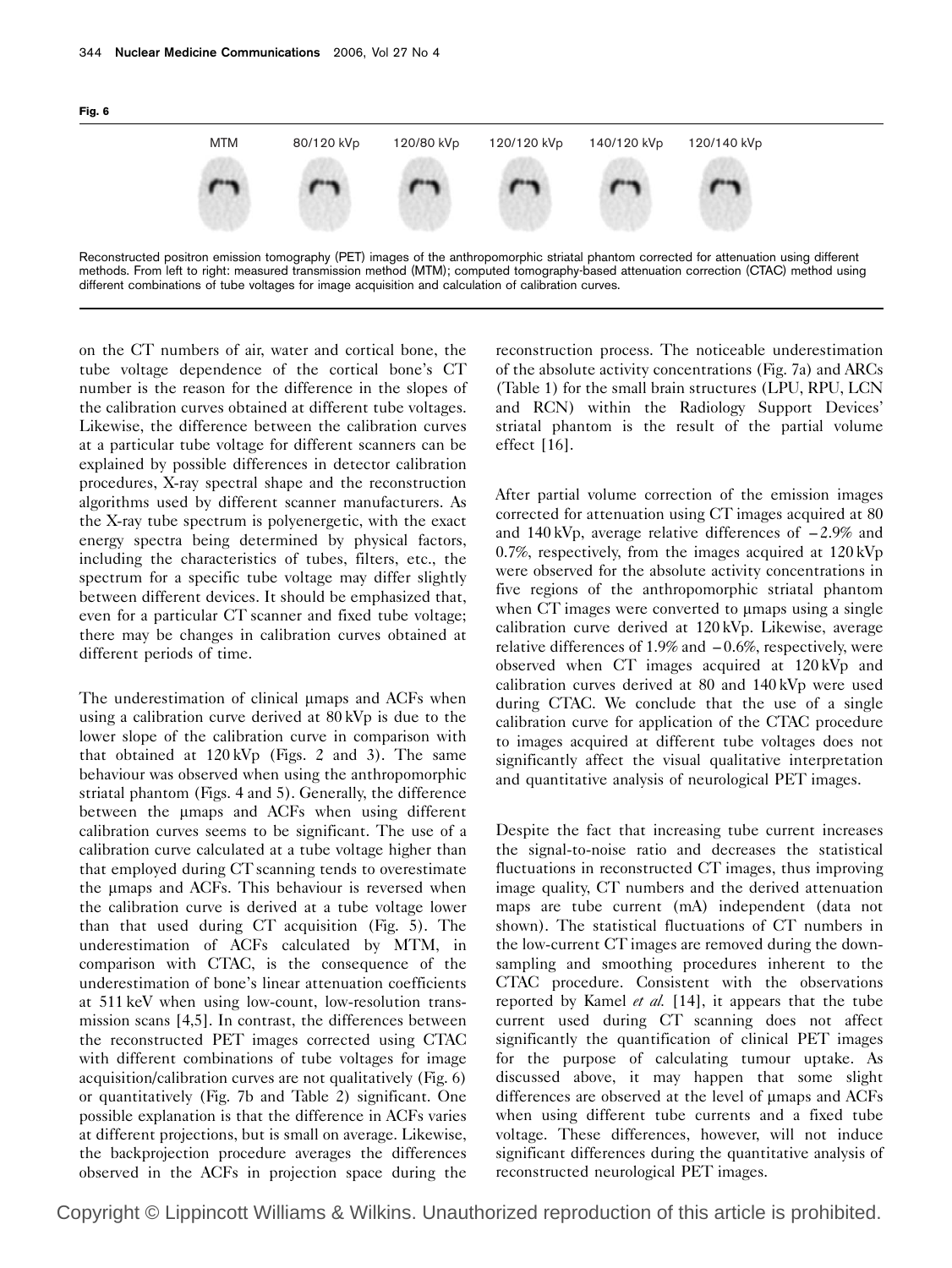

Comparison between the true and calculated absolute activity concentrations in different brain structures of the striatal phantom when using the different attenuation correction methods before (a) and after (b) partial volume correction. MTM, measured transmission method; LCN, left caudate nucleus; LPU, left putamen; RCN, right caudate nucleus; RPU, right putamen.

As this study was carried out using separate PET and CT systems for the reasons mentioned in 'Materials and methods', it was limited to the use of a neurological research brain phantom and clinical brain images, rather than an anthropomorphic whole-body phantom and whole-body clinical images, which might impose a far greater challenge to the accuracy of attenuation correction due to the much larger attenuating volume, larger bony structures and more complex juxtapositions of media with different attenuating properties, e.g. lung/ soft tissue/bone in the thorax. It is hard to predict whether the answers will be equivalent or whether the same conclusions will be reached in the clinically challenging situations mentioned above. Further investi-

gation using whole-body data is guaranteed when the inline PET/CT system becomes fully operational in our department. Given the increasing use of CT contrast media and the severe challenge that such media present for accurate attenuation correction in PET/CT, this paper does not consider the effects that might be observed in the presence of contrast media or other non-human tissue (metallic implants etc.), which are addressed in a separate paper [21].

#### Conclusion

The impact of the tube voltage (kVp) on the accuracy of CTAC in neurological PET studies was investigated in